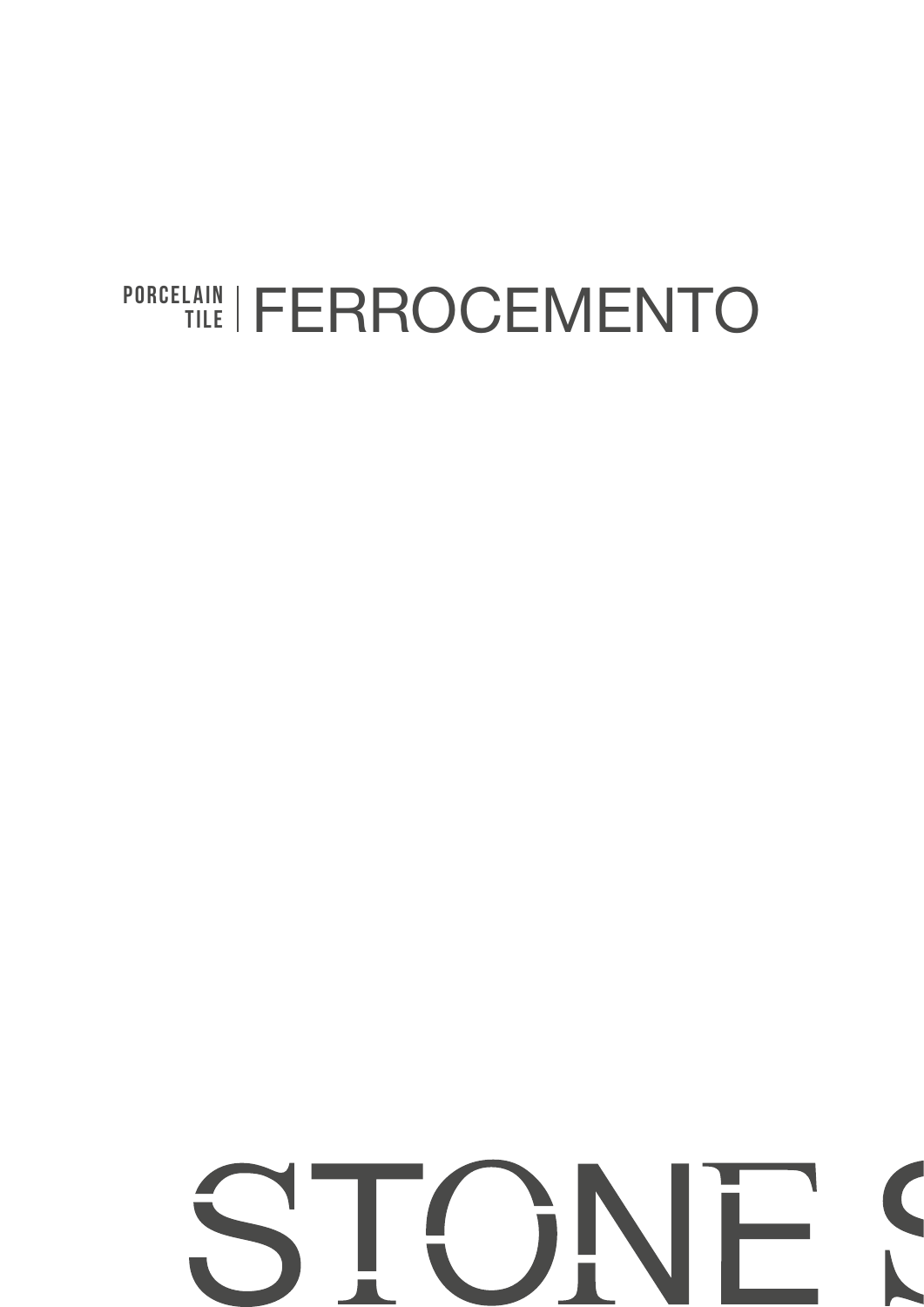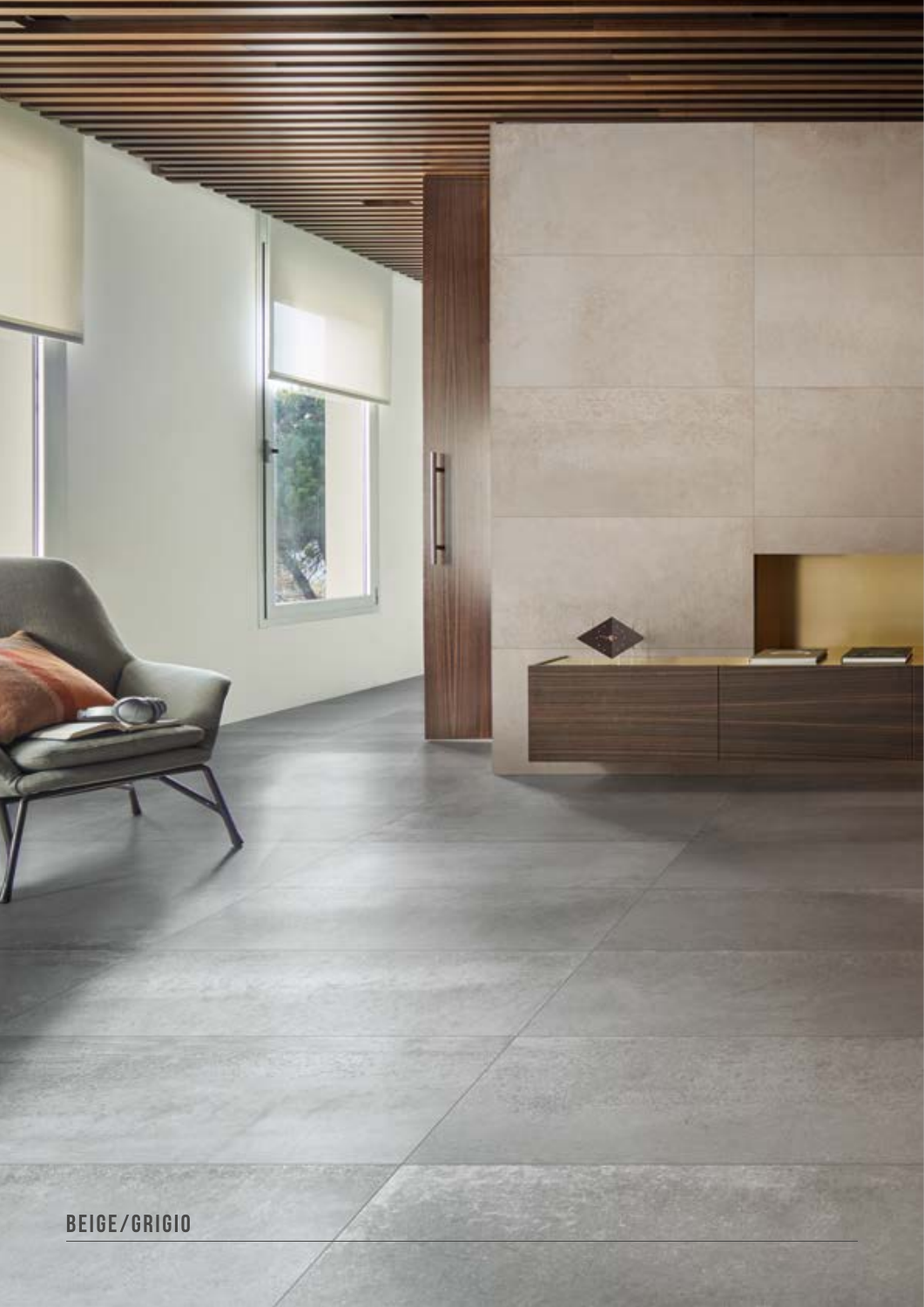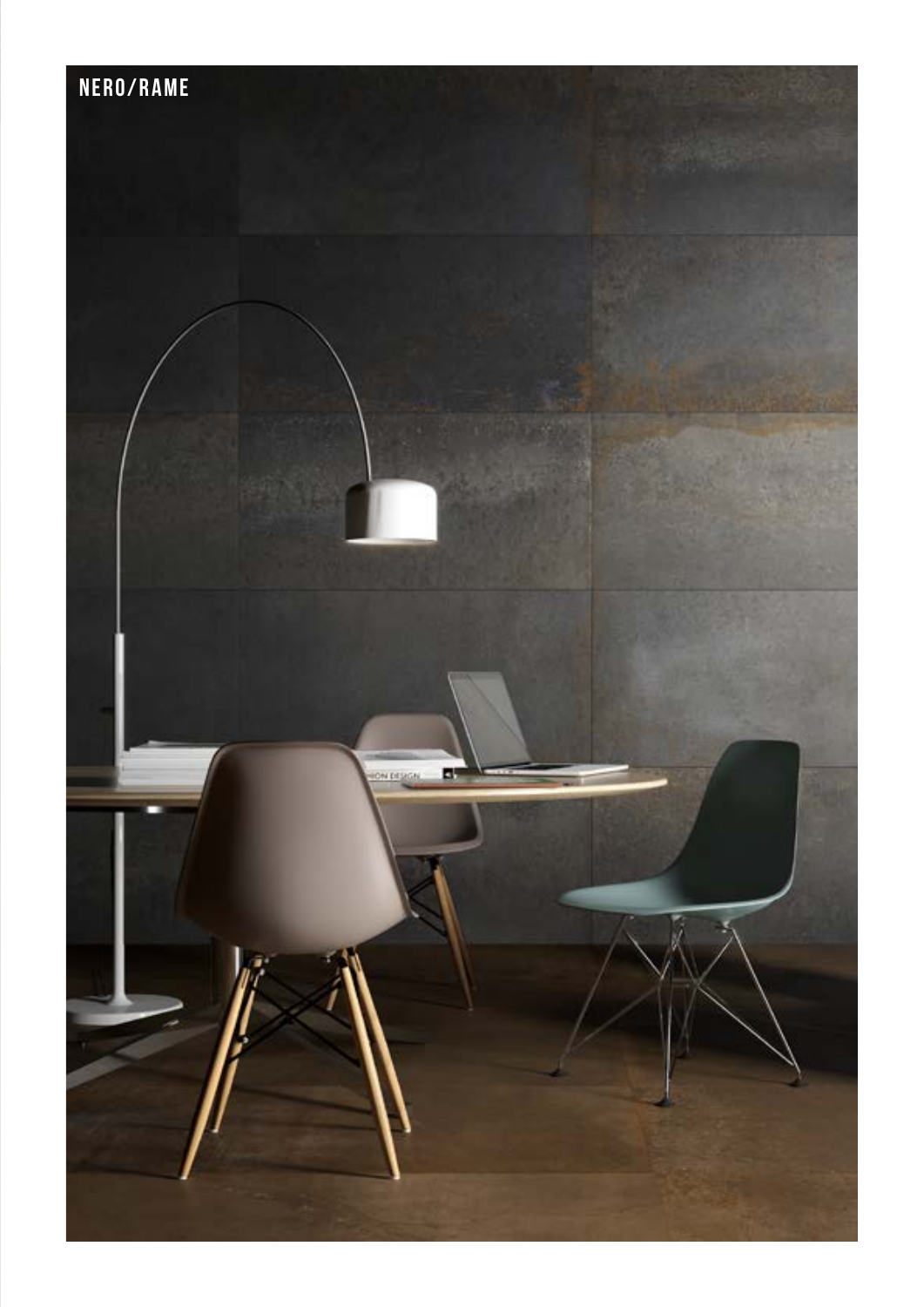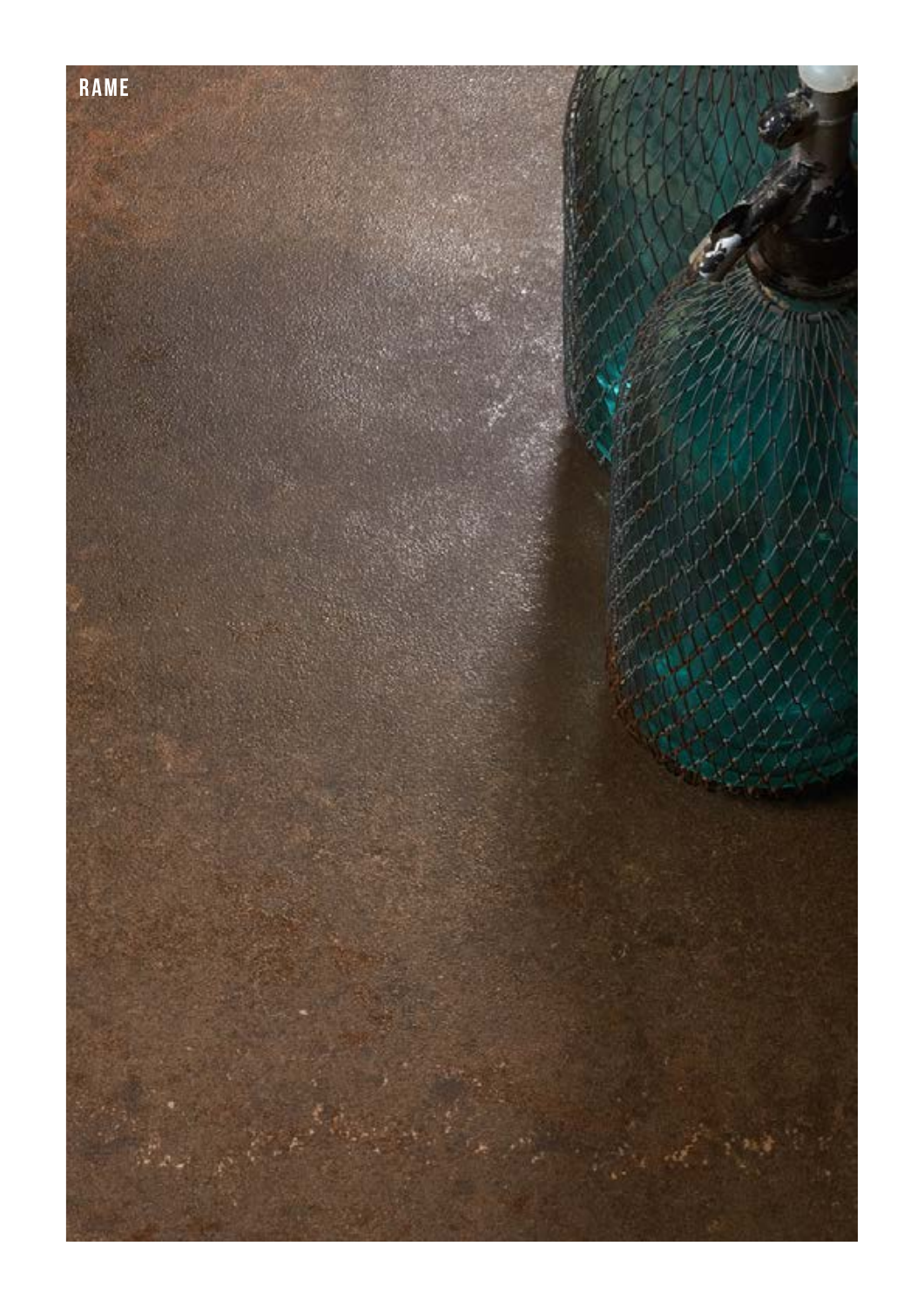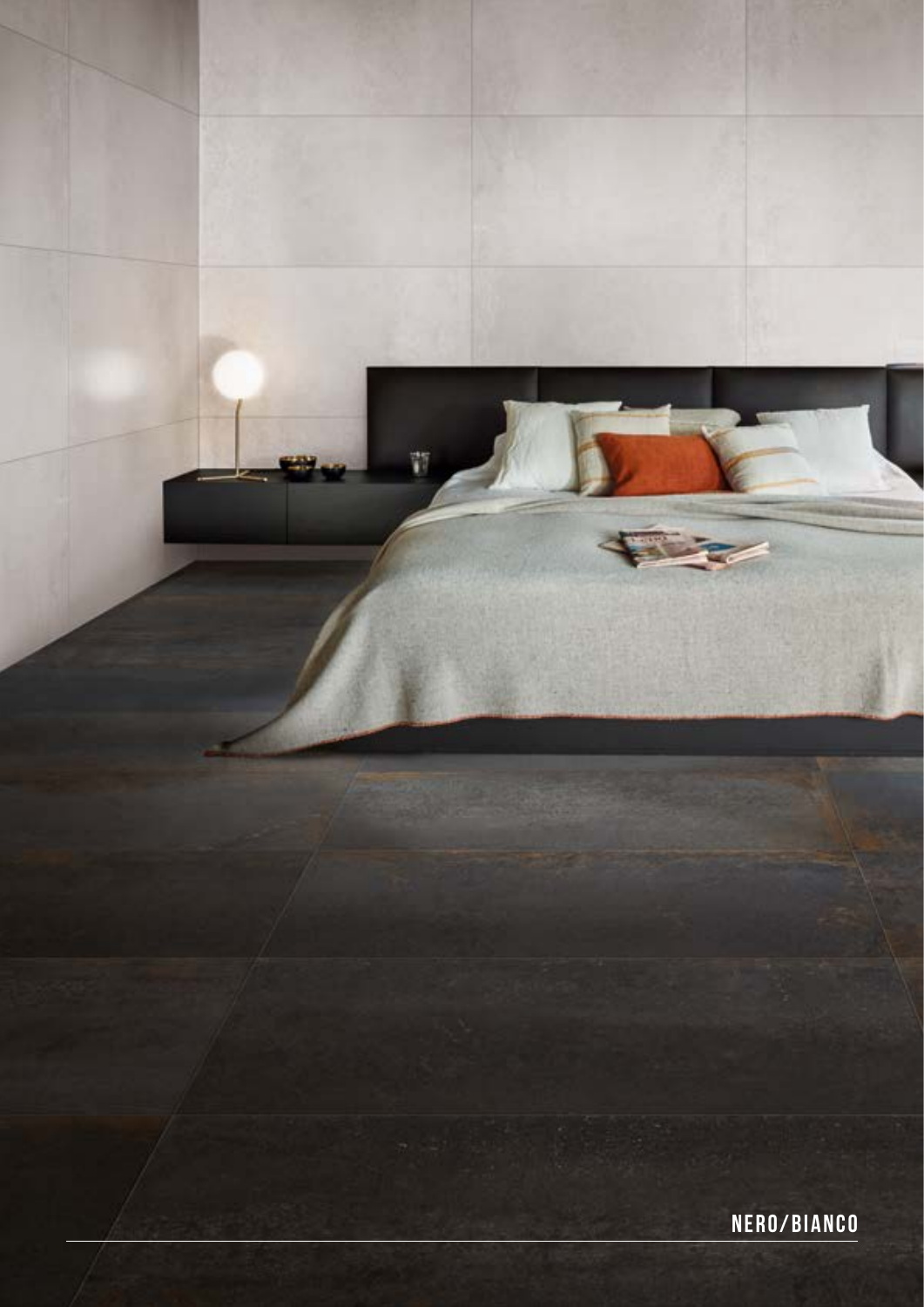## FERROCEMENTO PORCELAIN



### SIZES ARE NOMINAL, NOT ACTUAL.

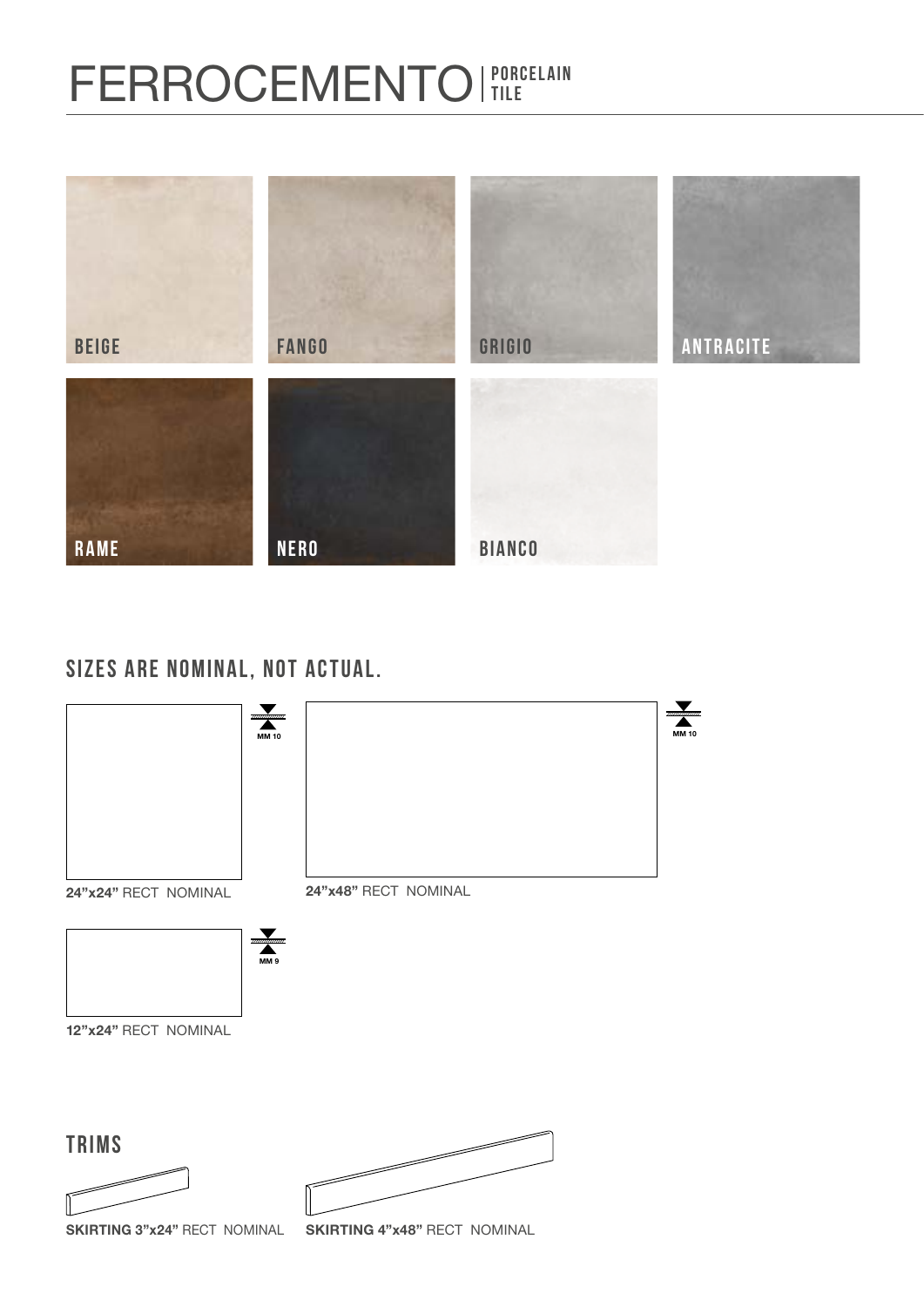### NATURAL RECTIFIED

|                       | PORCELAIN STONEWARE WITH THROUGH-BODY<br>COLOR                          |                        | <b>CLASS ISO 13006</b>         |                                                                     | $C \in$<br><b>Bla GL</b>  |
|-----------------------|-------------------------------------------------------------------------|------------------------|--------------------------------|---------------------------------------------------------------------|---------------------------|
| <b>SYMBOL</b>         | <b>FEATURES</b>                                                         | <b>UNIT OF MEASURE</b> | <b>MANUFACTURER MEAN VALUE</b> | <b>FIXED VALUE</b>                                                  | <b>TEST METHOD</b>        |
|                       | Dimensions-Length and width                                             | %                      | $+/- 0.4$                      | $+/- 0,6$ max                                                       | UNI EN ISO 10545-2        |
|                       | Side straightness                                                       | %                      | $+/- 0.4$                      | $+/- 0.5$ max                                                       | UNI EN ISO 10545-2        |
|                       | Corner squareness                                                       | $\%$                   | $+/- 0,4$                      | $+/- 0,6$ max                                                       | UNI EN ISO 10545-2        |
|                       | Flatness                                                                | %                      | $+/- 0.4$                      | $+/- 0.5$ max                                                       | UNI EN ISO 10545-2        |
|                       | Thickness                                                               | %                      | $+/- 5,0$                      | $+/- 5,0$ max                                                       | UNI EN ISO 10545-2        |
| $\bullet \bullet$<br> | Water absorption                                                        | %                      | < 0,2                          | $\leq 0,5$                                                          | UNI EN ISO 10545-3        |
|                       | Breaking strength                                                       | N                      | >1600                          | $\geq$ 1300 se Spess. $\geq$ 7,5<br>$\geq$ 700 se Spess. $\leq$ 7,5 | <b>UNI EN ISO 10545-4</b> |
|                       | Modulus of rupture                                                      | N/mm <sup>2</sup>      | >40                            | $\geq 35$                                                           | <b>UNI EN ISO 10545-4</b> |
|                       | Coeff. of linear thermal expansion                                      | $^{\circ}$ MK (-1)     | 7,0                            | available method                                                    | UNI EN ISO 10545-8        |
|                       | Thermal shock resistance                                                |                        | resist                         | available method                                                    | UNI EN ISO 10545-9        |
|                       | Stain resistance                                                        |                        | $\geq 3$                       | 3 MIN                                                               | UNI EN ISO 10545-14       |
| 7∫8                   | Resistance to chemical products                                         |                        | conform                        | MIN GB                                                              | UNI EN ISO 10545-13       |
|                       | Resistance to acids and low concentration bases                         |                        | MIN GLB                        | according to product<br>classification                              | UNI EN ISO 10545-13       |
|                       | Frost resistance                                                        |                        | resist                         | request                                                             | UNI EN ISO 10545-12       |
|                       | Color stability                                                         |                        | stable                         | available method                                                    | DIN 51094                 |
|                       | The list of our items certified by "UNI" is available for our customers |                        |                                |                                                                     |                           |